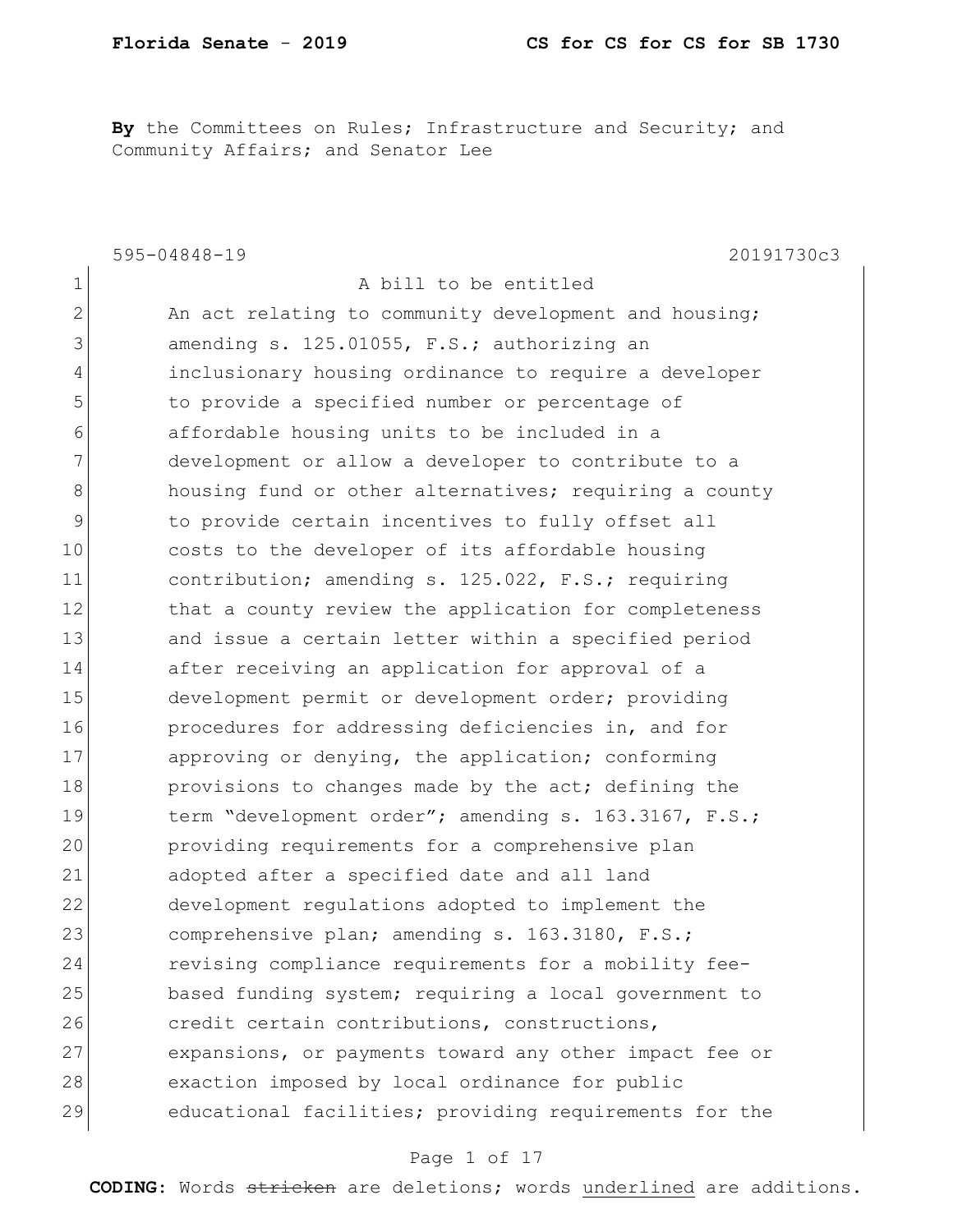|    | 595-04848-19<br>20191730c3                             |
|----|--------------------------------------------------------|
| 30 | basis of the credit; amending s. 163.31801, F.S.;      |
| 31 | adding minimum conditions that certain impact fees     |
| 32 | must satisfy; requiring a local government to credit   |
| 33 | against the collection of an impact fee any            |
| 34 | contribution related to public education facilities,   |
| 35 | subject to certain requirements; requiring the holder  |
| 36 | of certain impact fee credits to be entitled to a      |
| 37 | proportionate increase in the credit balance if a      |
| 38 | local government increases its impact fee rates;       |
| 39 | providing that the government, in certain actions, has |
| 40 | the burden of proving by a preponderance of the        |
| 41 | evidence that the imposition or amount of certain      |
| 42 | required dollar-for-dollar credits for the payment of  |
| 43 | impact fees meets certain requirements; prohibiting    |
| 44 | the court from using a deferential standard for the    |
| 45 | benefit of the government; authorizing a county,       |
| 46 | municipality, or special district to provide an        |
| 47 | exception or waiver for an impact fee for the          |
| 48 | development or construction of housing that is         |
| 49 | affordable; providing that if a county, municipality,  |
| 50 | or special district provides such an exception or      |
| 51 | waiver, it is not required to use any revenues to      |
| 52 | offset the impact; providing applicability; amending   |
| 53 | s. 163.3202, F.S.; requiring local land development    |
| 54 | regulations to incorporate certain preexisting         |
| 55 | development orders; amending s. 166.033, F.S.;         |
| 56 | requiring that a municipality review the application   |
| 57 | for completeness and issue a certain letter within a   |
| 58 | specified period after receiving an application for    |
|    |                                                        |

# Page 2 of 17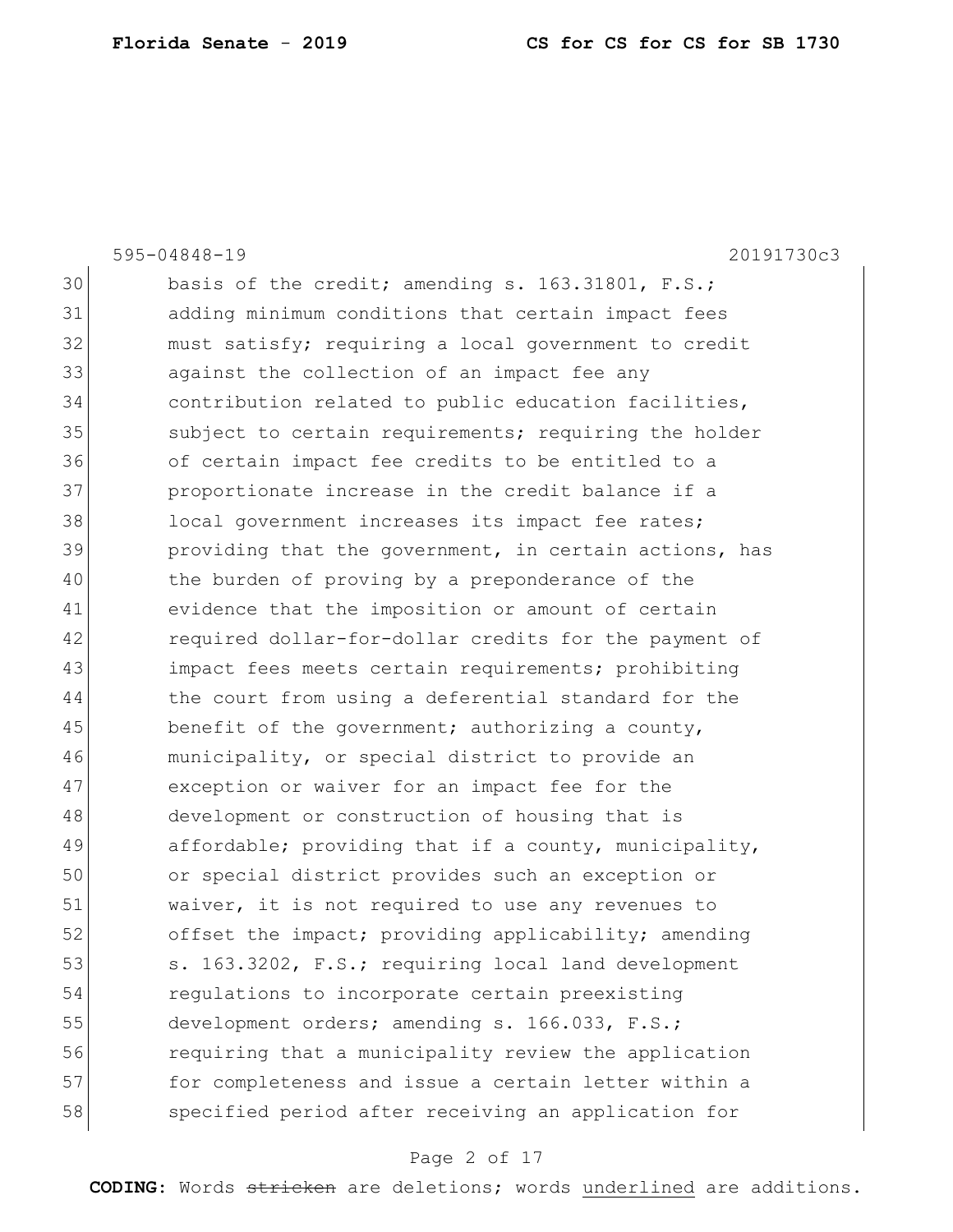|    | 20191730c3<br>$595 - 04848 - 19$                                |
|----|-----------------------------------------------------------------|
| 59 | approval of a development permit or development order;          |
| 60 | providing procedures for addressing deficiencies in,            |
| 61 | and for approving or denying, the application;                  |
| 62 | conforming provisions to changes made by the act;               |
| 63 | defining the term "development order"; amending s.              |
| 64 | 166.04151, F.S.; authorizing an inclusionary housing            |
| 65 | ordinance to require a developer to provide a                   |
| 66 | specified number or percentage of affordable housing            |
| 67 | units to be included in a development or allow a                |
| 68 | developer to contribute to a housing fund or other              |
| 69 | alternatives; requiring a municipality to provide               |
| 70 | certain incentives to fully offset all costs to the             |
| 71 | developer of its affordable housing contribution;               |
| 72 | amending s. 494.001, F.S.; revising the definition of           |
| 73 | the term "mortgage loan"; providing an effective date.          |
| 74 |                                                                 |
| 75 | Be It Enacted by the Legislature of the State of Florida:       |
| 76 |                                                                 |
| 77 | Section 1. Section 125.01055, Florida Statutes, is amended      |
| 78 | to read:                                                        |
| 79 | 125.01055 Affordable housing.-                                  |
| 80 | (1) Notwithstanding any other provision of law, a county        |
| 81 | may adopt and maintain in effect any law, ordinance, rule, or   |
| 82 | other measure that is adopted for the purpose of increasing the |
| 83 | supply of affordable housing using land use mechanisms such as  |
| 84 | inclusionary housing ordinances.                                |
| 85 | (2) An inclusionary housing ordinance may require a             |
| 86 | developer to provide a specified number or percentage of        |
| 87 | affordable housing units to be included in a development or     |

# Page 3 of 17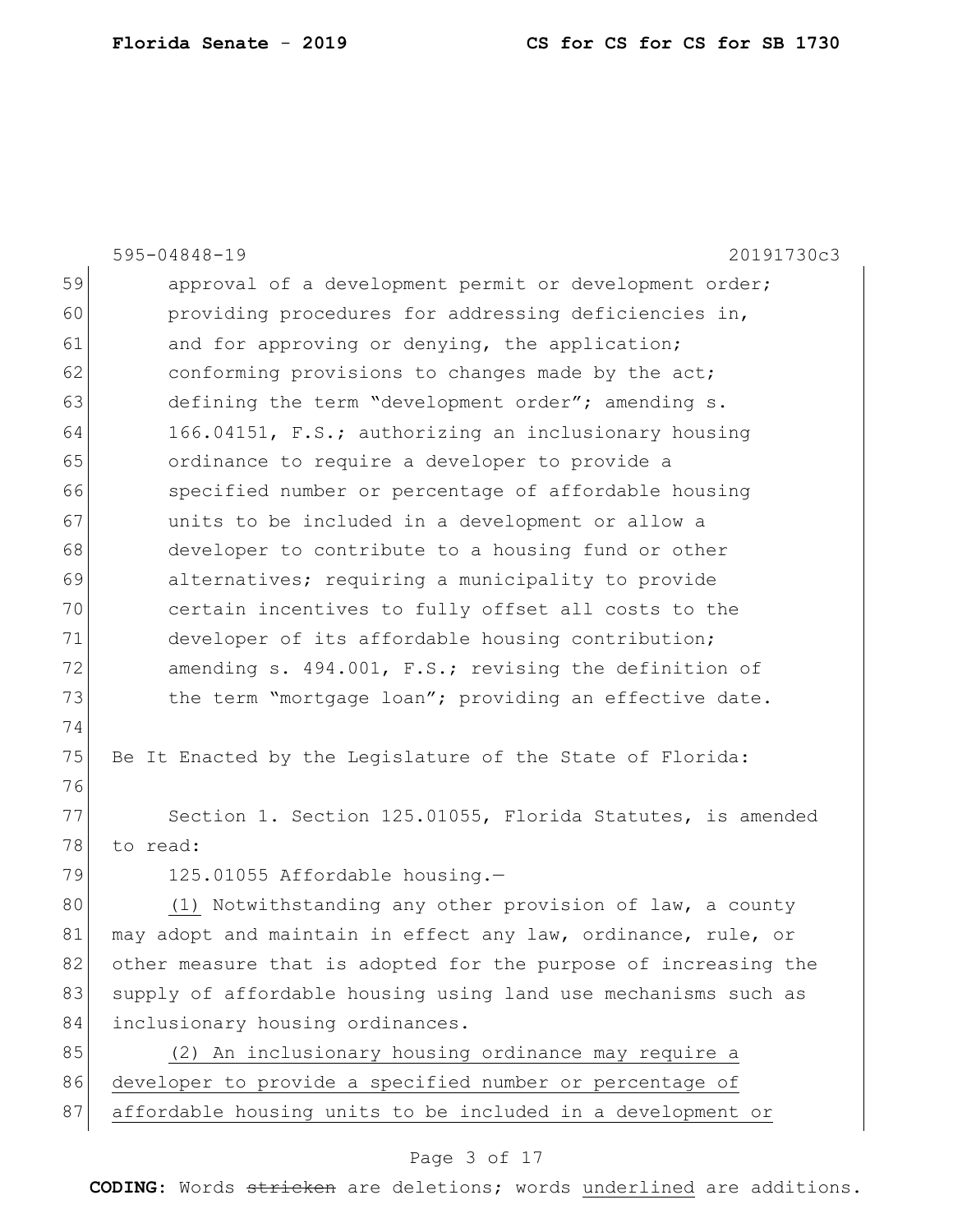|     | $595 - 04848 - 19$<br>20191730c3                                 |
|-----|------------------------------------------------------------------|
| 88  | allow a developer to contribute to a housing fund or other       |
| 89  | alternatives in lieu of building the affordable housing units.   |
| 90  | However, in exchange, a county must provide incentives to fully  |
| 91  | offset all costs to the developer of its affordable housing      |
| 92  | contribution. Such incentives may include, but are not limited   |
| 93  | to:                                                              |
| 94  | (a) Allowing the developer density or intensity bonus            |
| 95  | incentives or more floor space than allowed under the current or |
| 96  | proposed future land use designation or zoning;                  |
| 97  | (b) Reducing or waiving fees, such as impact fees or water       |
| 98  | and sewer charges; or                                            |
| 99  | (c) Granting other incentives.                                   |
| 100 | Section 2. Section 125.022, Florida Statutes, is amended to      |
| 101 | read:                                                            |
| 102 | 125.022 Development permits and orders.-                         |
| 103 | (1) Within 30 days after receiving an application for            |
| 104 | approval of a development permit or development order, a county  |
| 105 | must review the application for completeness and issue a letter  |
| 106 | indicating that all required information is submitted or         |
| 107 | specifying with particularity any areas that are deficient. If   |
| 108 | the application is deficient, the applicant has 30 days to       |
| 109 | address the deficiencies by submitting the required additional   |
| 110 | information. Within 120 days after the county has deemed the     |
| 111 | application complete, or 180 days for applications that require  |
| 112 | final action through a quasi-judicial hearing or a public        |
| 113 | hearing, the county must approve, approve with conditions, or    |
| 114 | deny the application for a development permit or development     |
| 115 | order. Both parties may agree to a reasonable request for an     |
| 116 | extension of time, particularly in the event of a force majeure  |

# Page 4 of 17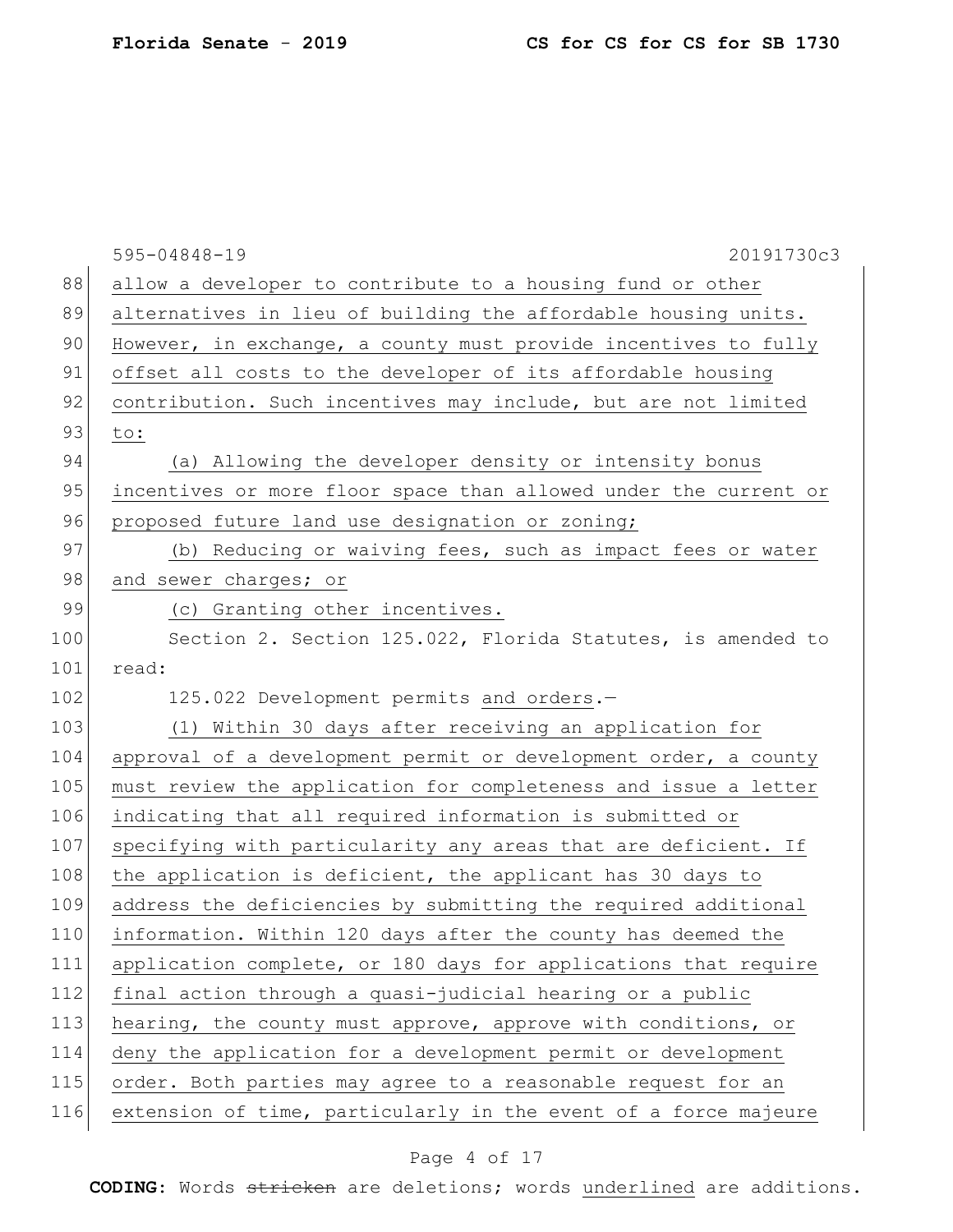595-04848-19 20191730c3 117 or other extraordinary circumstance. An approval, approval with 118 conditions, or denial of the application for a development 119 permit or development order must include written findings 120 supporting the county's decision. 121 (2) $(1)$  When reviewing an application for a development 122 permit or development order that is certified by a professional 123 listed in s. 403.0877, a county may not request additional 124 information from the applicant more than three times, unless the 125 applicant waives the limitation in writing. Before a third 126 request for additional information, the applicant must be 127 offered a meeting to attempt to resolve outstanding issues. 128 Except as provided in subsection (5)  $\left(4\right)$ , if the applicant 129 believes the request for additional information is not 130 authorized by ordinance, rule, statute, or other legal 131 authority, the county, at the applicant's request, shall proceed 132 to process the application for approval or denial. 133 (3) $(2)$  When a county denies an application for a 134 development permit or development order, the county shall give 135 written notice to the applicant. The notice must include a 136 citation to the applicable portions of an ordinance, rule, 137 statute, or other legal authority for the denial of the permit 138 or order. 139  $(4)$   $(3)$  As used in this section, the terms term "development"

140 permit" and "development order" have has the same meaning as in 141 s. 163.3164, but do does not include building permits.

 $(5)$   $(4)$  For any development permit application filed with 143 the county after July 1, 2012, a county may not require as a condition of processing or issuing a development permit or development order that an applicant obtain a permit or approval

### Page 5 of 17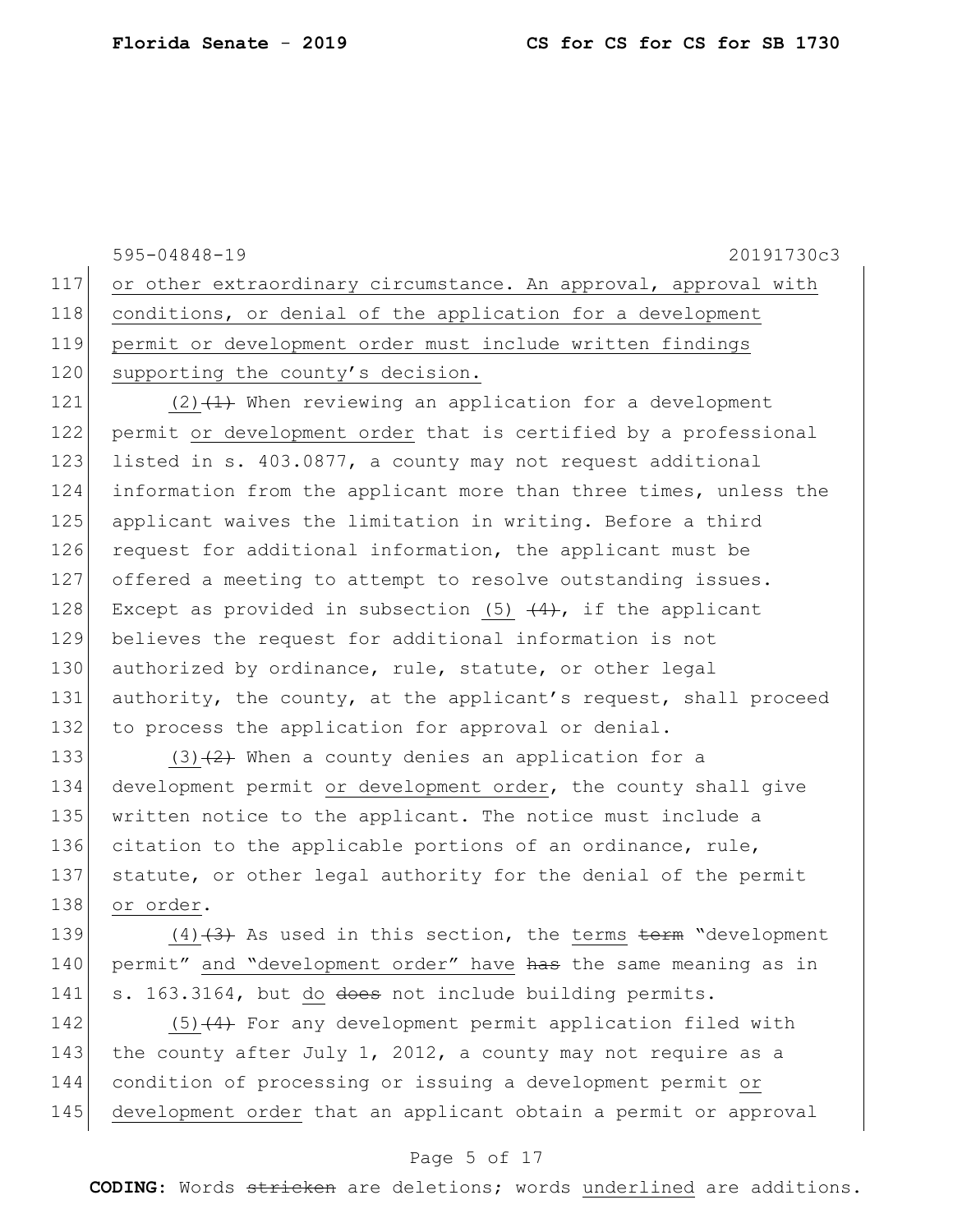595-04848-19 20191730c3 146 from any state or federal agency unless the agency has issued a 147 final agency action that denies the federal or state permit 148 before the county action on the local development permit. 149 (6)<del>(5)</del> Issuance of a development permit or development 150 order by a county does not in any way create any rights on the 151 part of the applicant to obtain a permit from a state or federal 152 agency and does not create any liability on the part of the 153 county for issuance of the permit if the applicant fails to 154 obtain requisite approvals or fulfill the obligations imposed by 155 a state or federal agency or undertakes actions that result in a 156 violation of state or federal law. A county shall attach such a 157 disclaimer to the issuance of a development permit and shall 158 include a permit condition that all other applicable state or 159 federal permits be obtained before commencement of the 160 development. 161  $(7)$   $(6)$  This section does not prohibit a county from 162 providing information to an applicant regarding what other state 163 or federal permits may apply. 164 Section 3. Subsection (3) of section 163.3167, Florida 165 Statutes, is amended to read: 166 163.3167 Scope of act. 167 (3) A municipality established after the effective date of 168 this act shall, within 1 year after incorporation, establish a 169 local planning agency, pursuant to s. 163.3174, and prepare and 170 adopt a comprehensive plan of the type and in the manner set out 171 in this act within 3 years after the date of such incorporation.

172 A county comprehensive plan is shall be deemed controlling until 173 the municipality adopts a comprehensive plan in accordance 174 accord with this act. A comprehensive plan adopted after January

### Page 6 of 17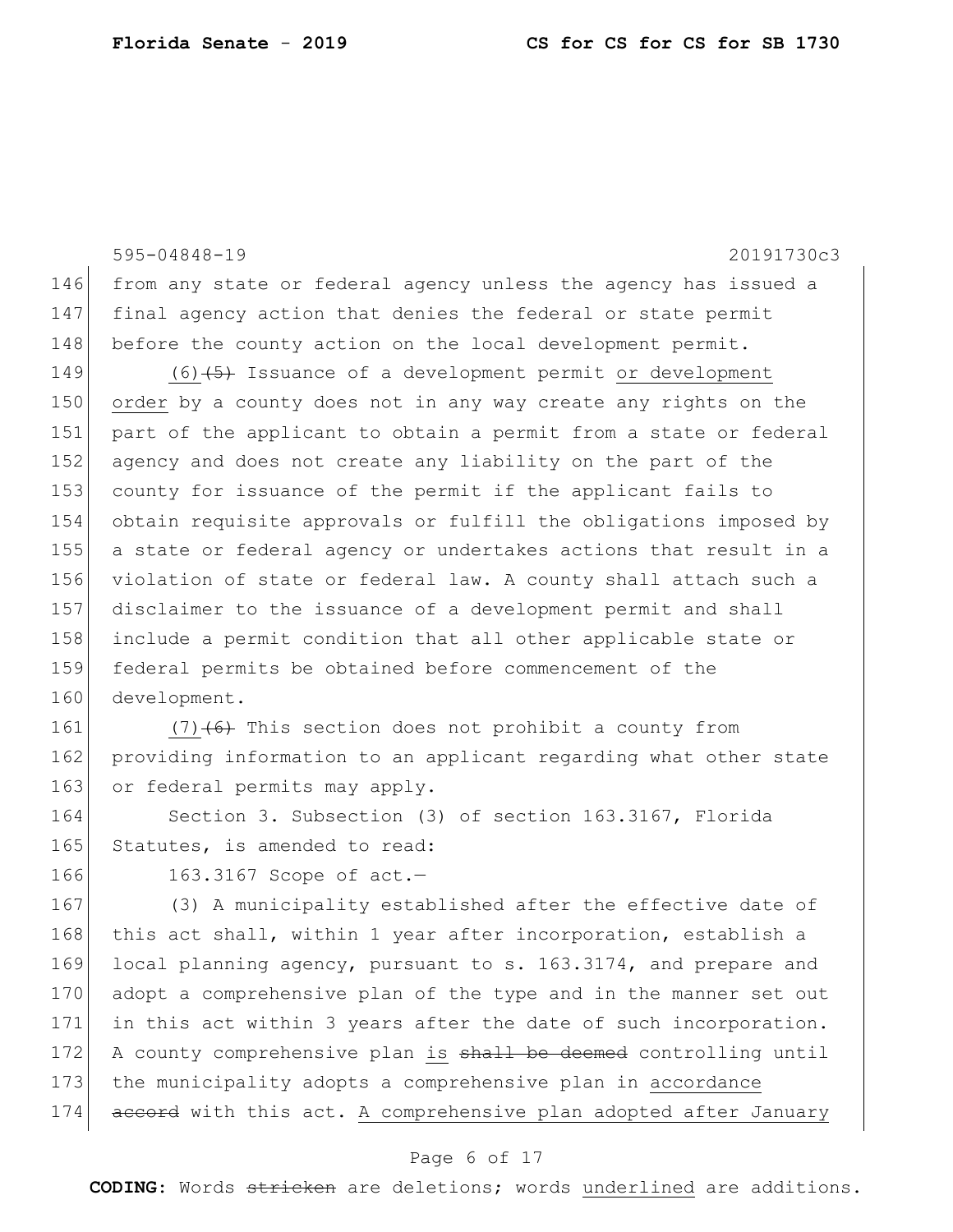595-04848-19 20191730c3 175 1, 2019, and all land development regulations adopted to 176 implement the comprehensive plan must incorporate each 177 development order existing before the comprehensive plan's 178 effective date, may not impair the completion of a development 179 in accordance with such existing development order, and must 180 vest the density and intensity approved by such development 181 order existing on the effective date of the comprehensive plan 182 | without limitation or modification. 183 Section 4. Paragraph (i) of subsection (5) and paragraph 184 (h) of subsection (6) of section 163.3180, Florida Statutes, are 185 amended to read: 186 163.3180 Concurrency.-187 (5) 188 (i) If a local government elects to repeal transportation 189 concurrency, it is encouraged to adopt an alternative mobility 190 funding system that uses one or more of the tools and techniques 191 identified in paragraph (f). Any alternative mobility funding 192 system adopted may not be used to deny, time, or phase an 193 application for site plan approval, plat approval, final 194 subdivision approval, building permits, or the functional 195 equivalent of such approvals provided that the developer agrees 196 to pay for the development's identified transportation impacts 197 via the funding mechanism implemented by the local government. 198 The revenue from the funding mechanism used in the alternative 199 system must be used to implement the needs of the local 200 government's plan which serves as the basis for the fee imposed. 201 A mobility fee-based funding system must comply with s. 202 163.31801 governing the dual rational nexus test applicable to 203 impact fees. An alternative system that is not mobility fee-

### Page 7 of 17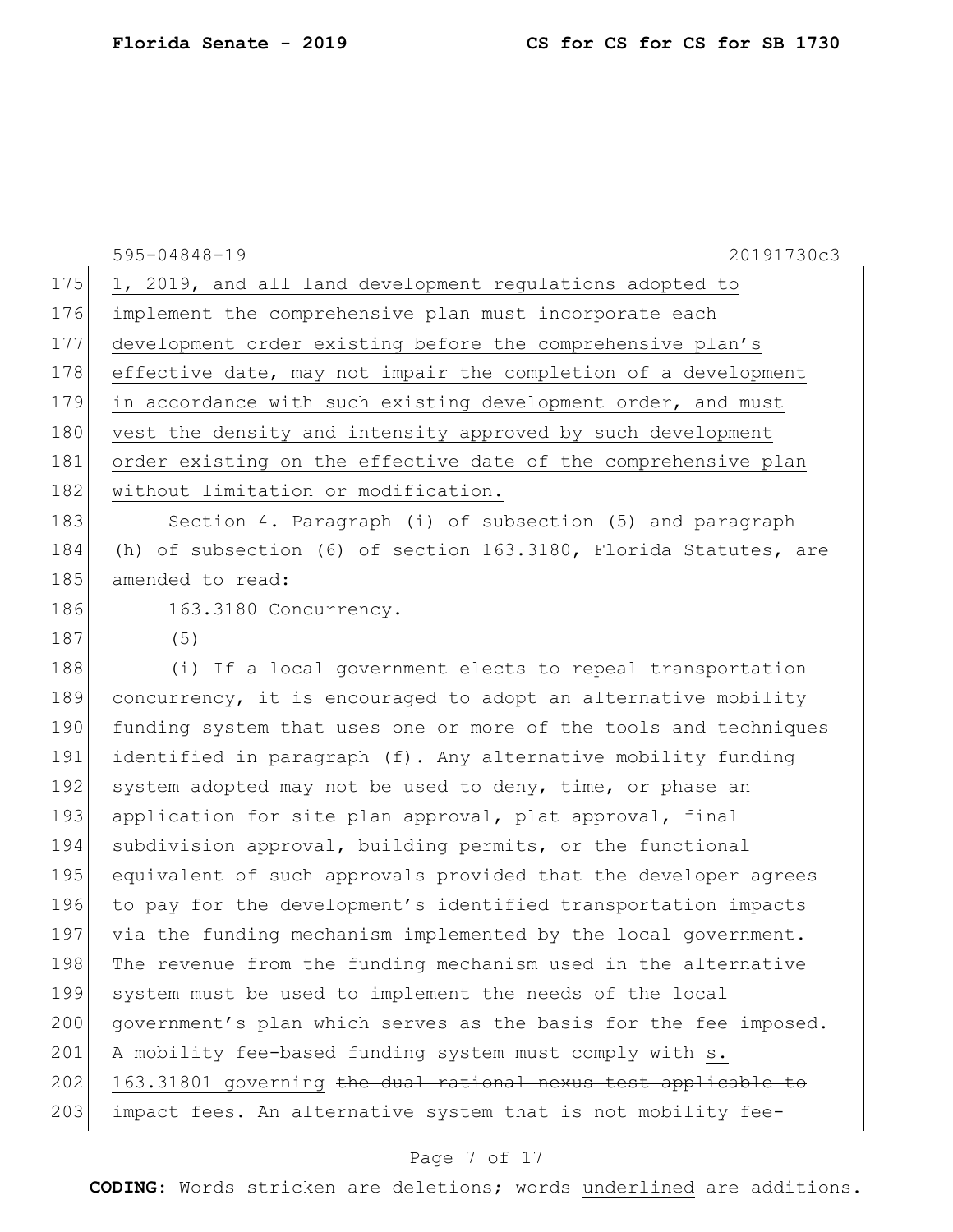595-04848-19 20191730c3 204 based shall not be applied in a manner that imposes upon new 205 development any responsibility for funding an existing 206 transportation deficiency as defined in paragraph  $(h)$ . 207 (6)  $208$  (h)1. In order to limit the liability of local governments, 209 a local government may allow a landowner to proceed with 210 development of a specific parcel of land notwithstanding a 211 failure of the development to satisfy school concurrency, if all 212 the following factors are shown to exist: 213 a. The proposed development would be consistent with the 214 future land use designation for the specific property and with 215 pertinent portions of the adopted local plan, as determined by 216 the local government. 217 b. The local government's capital improvements element and 218 the school board's educational facilities plan provide for 219 school facilities adequate to serve the proposed development, 220 and the local government or school board has not implemented 221 that element or the project includes a plan that demonstrates 222 that the capital facilities needed as a result of the project 223 can be reasonably provided. 224 c. The local government and school board have provided a 225 means by which the landowner will be assessed a proportionate 226 share of the cost of providing the school facilities necessary 227 to serve the proposed development. 228 28. If a local government applies school concurrency, it may 229 not deny an application for site plan, final subdivision 230 approval, or the functional equivalent for a development or 231 phase of a development authorizing residential development for

#### Page 8 of 17

232 failure to achieve and maintain the level-of-service standard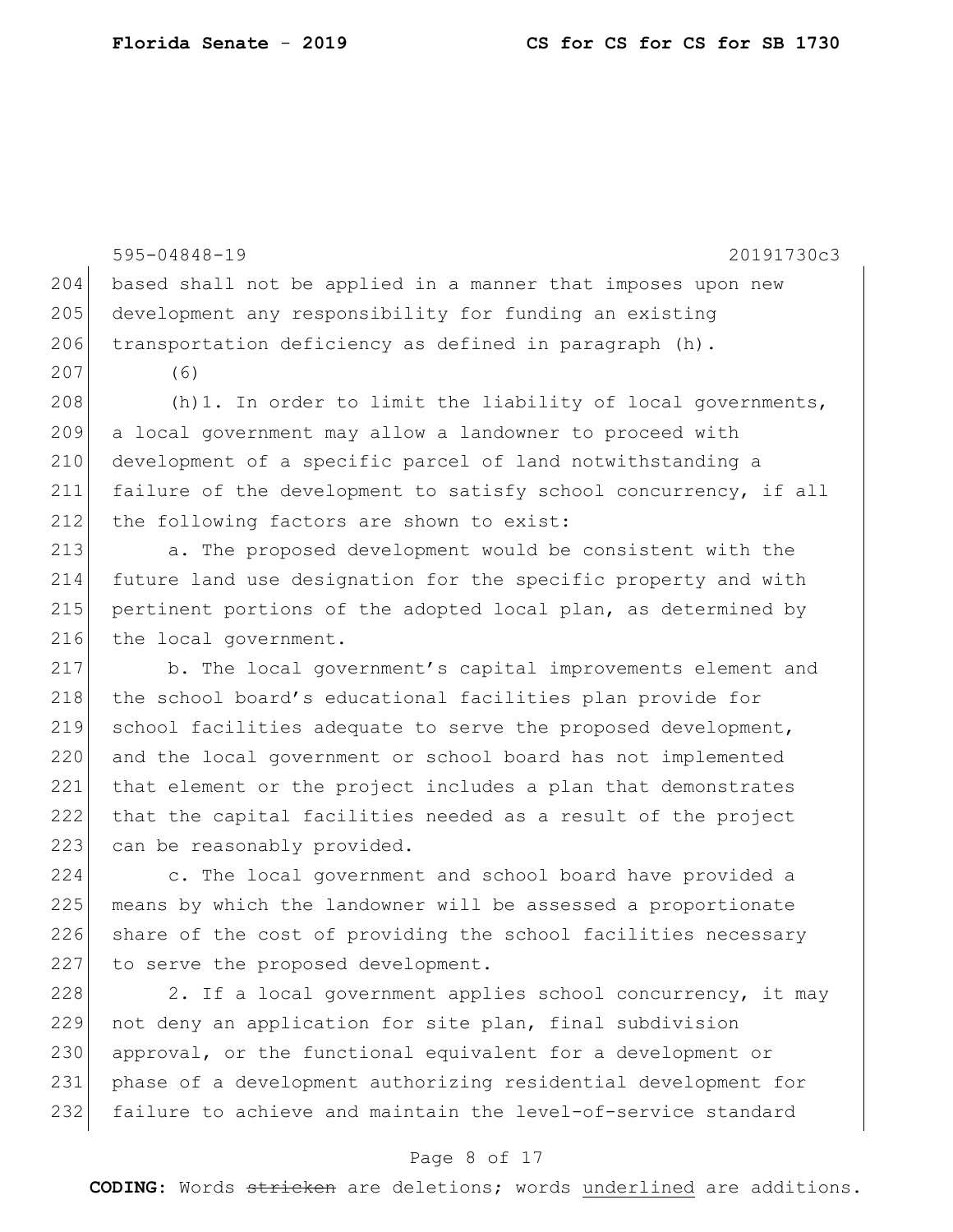595-04848-19 20191730c3

233 for public school capacity in a local school concurrency management system where adequate school facilities will be in 235 place or under actual construction within 3 years after the 236 issuance of final subdivision or site plan approval, or the functional equivalent. School concurrency is satisfied if the developer executes a legally binding commitment to provide mitigation proportionate to the demand for public school 240 facilities to be created by actual development of the property, including, but not limited to, the options described in sub- subparagraph a. Options for proportionate-share mitigation of impacts on public school facilities must be established in the comprehensive plan and the interlocal agreement pursuant to s. 245 163.31777.

246 a. Appropriate mitigation options include the contribution of land; the construction, expansion, or payment for land 248 acquisition or construction of a public school facility; the construction of a charter school that complies with the 250 requirements of s. 1002.33(18); or the creation of mitigation banking based on the construction of a public school facility in exchange for the right to sell capacity credits. Such options must include execution by the applicant and the local government of a development agreement that constitutes a legally binding commitment to pay proportionate-share mitigation for the additional residential units approved by the local government in a development order and actually developed on the property, 258 taking into account residential density allowed on the property prior to the plan amendment that increased the overall 260 residential density. The district school board must be a party 261 to such an agreement. As a condition of its entry into such a

#### Page 9 of 17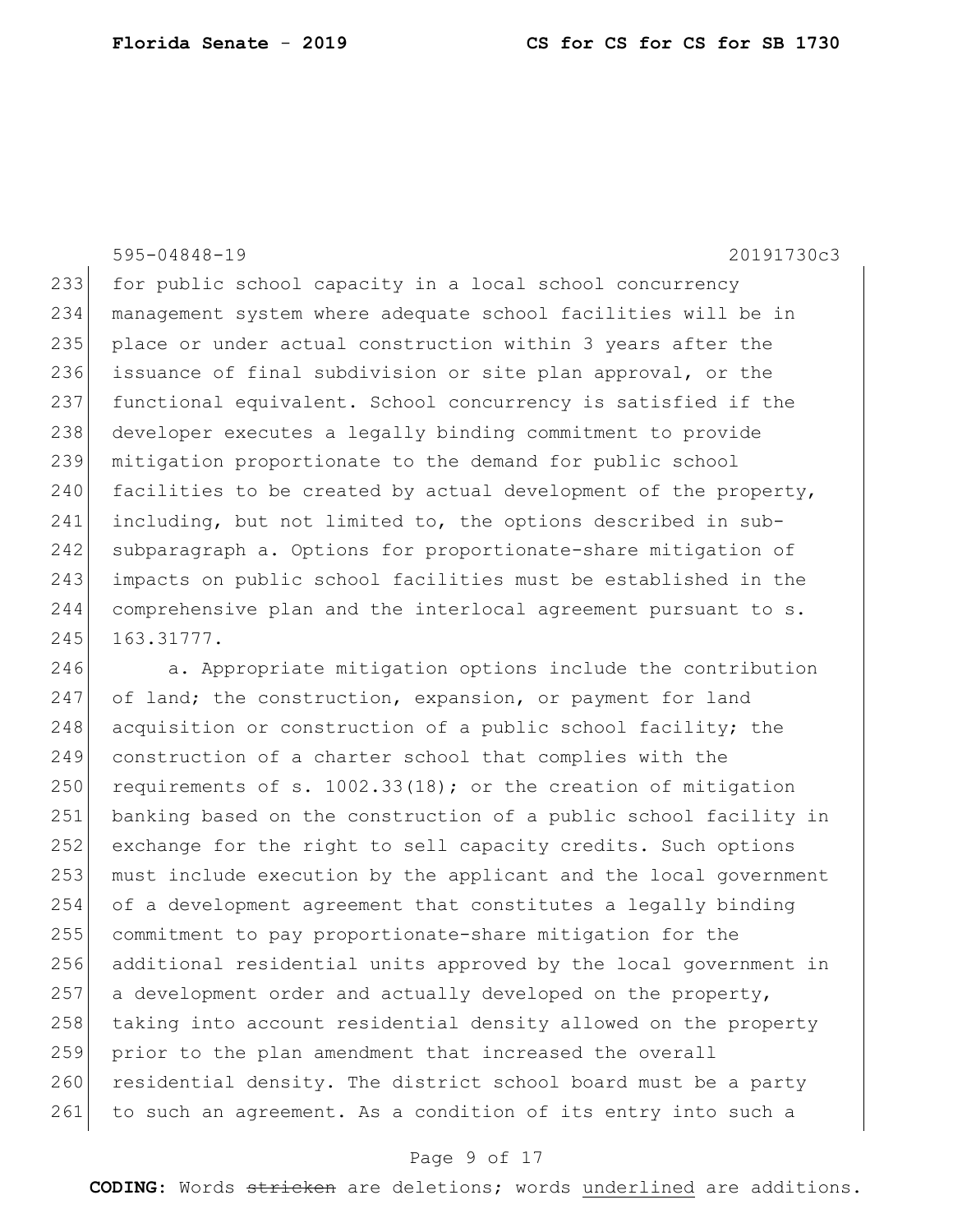595-04848-19 20191730c3 262 development agreement, the local government may require the 263 landowner to agree to continuing renewal of the agreement upon 264 its expiration. 265 b. If the interlocal agreement and the local government 266 comprehensive plan authorize a contribution of land; the 267 construction, expansion, or payment for land acquisition; the 268 construction or expansion of a public school facility, or a 269 portion thereof; or the construction of a charter school that 270 complies with the requirements of  $s. 1002.33(18)$ , as 271 proportionate-share mitigation, the local government shall 272 credit such a contribution, construction, expansion, or payment 273 toward any other impact fee or exaction imposed by local 274 ordinance for public educational facilities the same need, on a 275 dollar-for-dollar basis at fair market value. The credit must be 276 based on the total impact fee assessed and not on the impact fee 277 for any particular type of school. 278 c. Any proportionate-share mitigation must be directed by

279 the school board toward a school capacity improvement identified 280 in the 5-year school board educational facilities plan that 281 satisfies the demands created by the development in accordance 282 with a binding developer's agreement.

283 3. This paragraph does not limit the authority of a local 284 government to deny a development permit or its functional 285 equivalent pursuant to its home rule regulatory powers, except 286 as provided in this part.

287 Section 5. Section 163.31801, Florida Statutes, is amended 288 to read:

289 163.31801 Impact fees; short title; intent; minimum 290 requirements; audits; challenges definitions; ordinances levying

### Page 10 of 17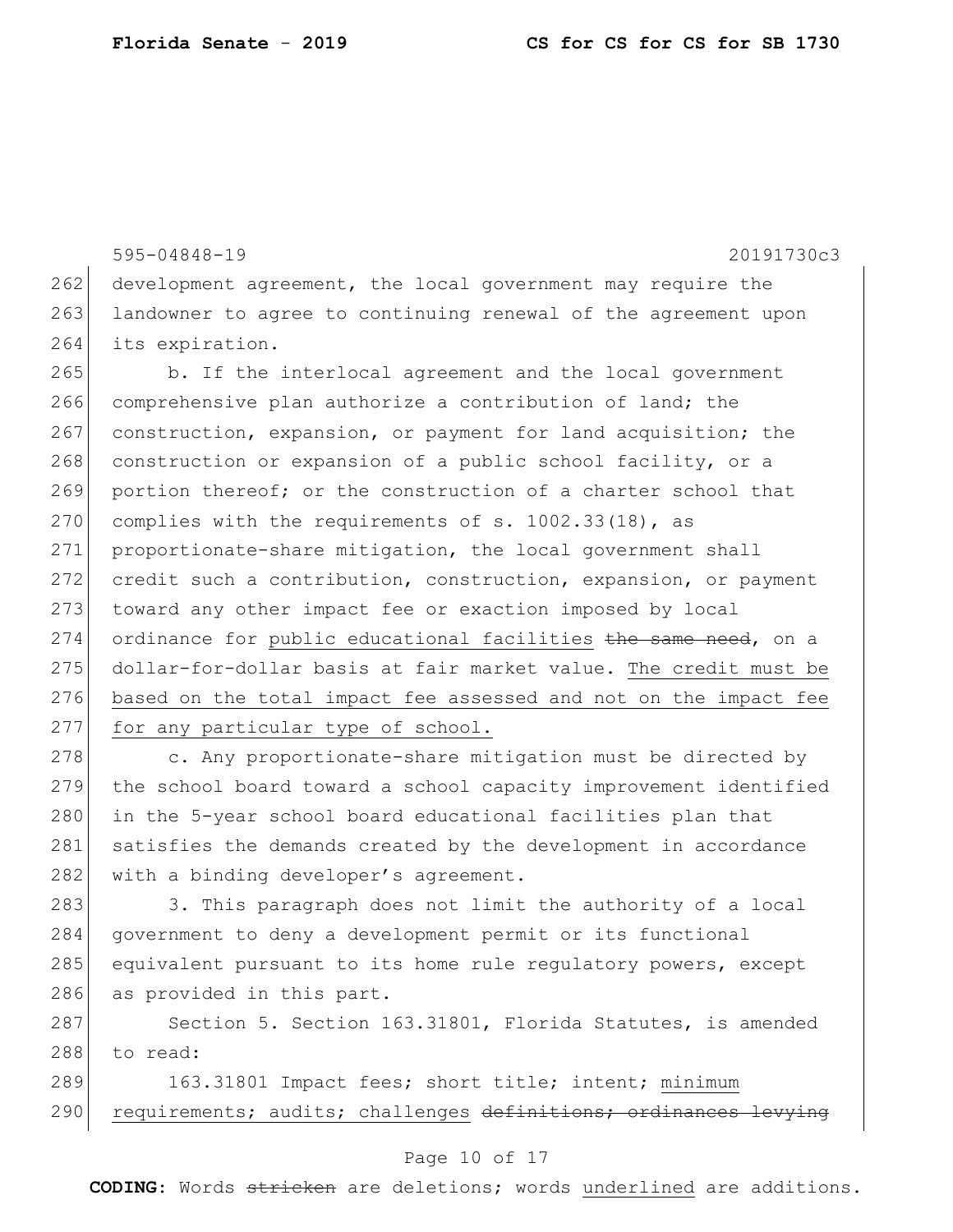595-04848-19 20191730c3  $291$  impact fees. 292 (1) This section may be cited as the "Florida Impact Fee 293 Act." 294 (2) The Legislature finds that impact fees are an important 295 source of revenue for a local government to use in funding the 296 infrastructure necessitated by new growth. The Legislature 297 further finds that impact fees are an outgrowth of the home rule 298 power of a local government to provide certain services within 299 its jurisdiction. Due to the growth of impact fee collections 300 and local governments' reliance on impact fees, it is the intent 301 of the Legislature to ensure that, when a county or municipality 302 adopts an impact fee by ordinance or a special district adopts 303 an impact fee by resolution, the governing authority complies 304 with this section. 305 (3) At a minimum, an impact fee adopted by ordinance of a 306 county or municipality or by resolution of a special district 307 must satisfy all of the following conditions, at minimum: 308 (a) Require that The calculation of the impact fee must be 309 based on the most recent and localized data. 310 (b) The local government must provide for accounting and 311 reporting of impact fee collections and expenditures. If a local 312 governmental entity imposes an impact fee to address its 313 infrastructure needs, the entity must shall account for the 314 revenues and expenditures of such impact fee in a separate 315 accounting fund. 316 (c) Limit Administrative charges for the collection of 317 impact fees must be limited to actual costs. 318 (d) The local government must provide Require that notice 319 not be provided no less than 90 days before the effective date

### Page 11 of 17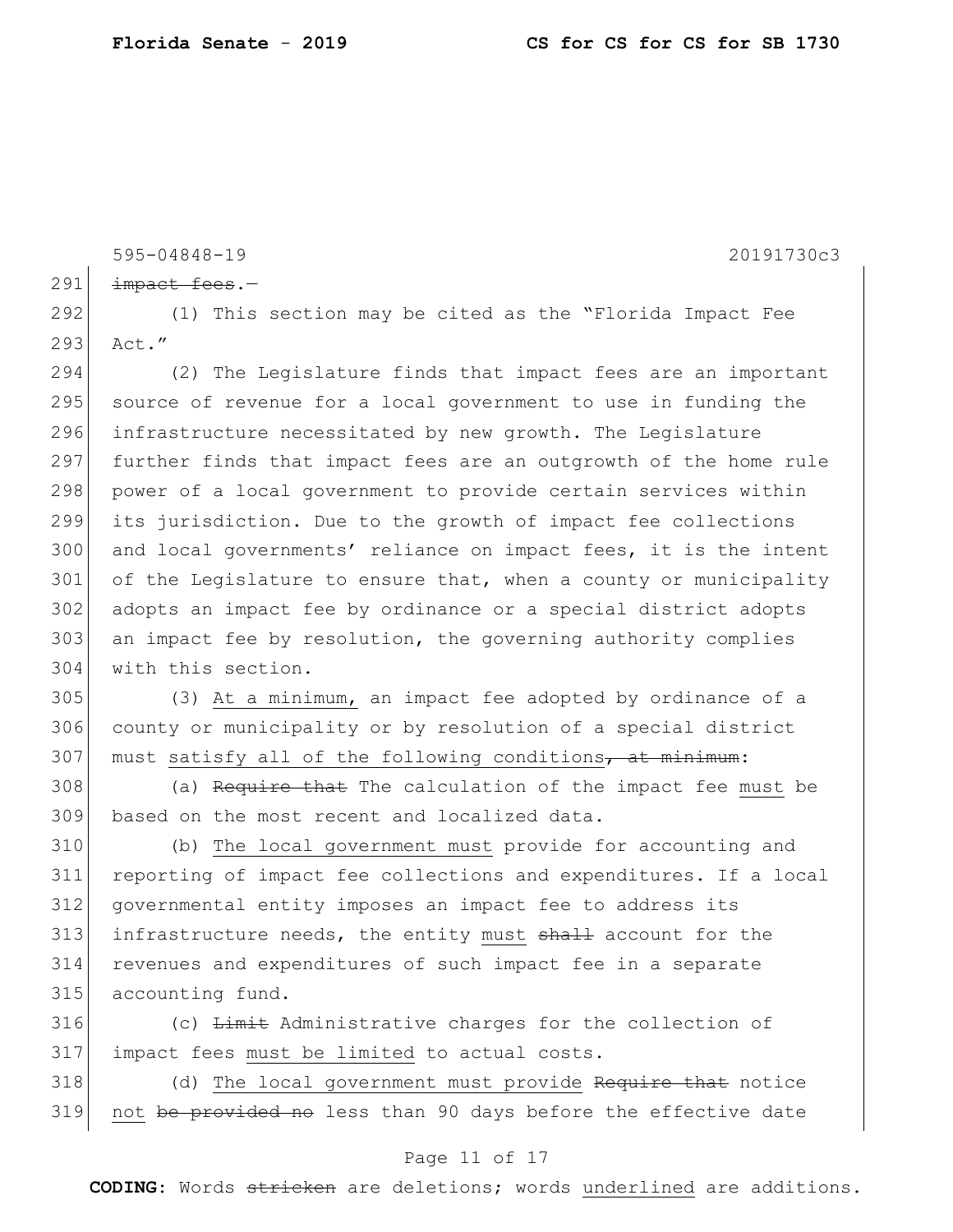|     | $595 - 04848 - 19$<br>20191730c3                                 |
|-----|------------------------------------------------------------------|
| 320 | of an ordinance or resolution imposing a new or increased impact |
| 321 | fee. A county or municipality is not required to wait 90 days to |
| 322 | decrease, suspend, or eliminate an impact fee.                   |
| 323 | (e) Collection of the impact fee may not be required to          |
| 324 | occur earlier than the date of issuance of the building permit   |
| 325 | for the property that is subject to the fee.                     |
| 326 | (f) The impact fee must be proportional and reasonably           |
| 327 | connected to, or have a rational nexus with, the need for        |
| 328 | additional capital facilities and the increased impact generated |
| 329 | by the new residential or commercial construction.               |
| 330 | (g) The impact fee must be proportional and reasonably           |
| 331 | connected to, or have a rational nexus with, the expenditures of |
| 332 | the funds collected and the benefits accruing to the new         |
| 333 | residential or nonresidential construction.                      |
| 334 | (h) The local government must specifically earmark funds         |
| 335 | collected under the impact fee for use in acquiring,             |
| 336 | constructing, or improving capital facilities to benefit new     |
| 337 | users.                                                           |
| 338 | (i) Revenues generated by the impact fee may not be used,        |
| 339 | in whole or in part, to pay existing debt or for previously      |
| 340 | approved projects unless the expenditure is reasonably connected |
| 341 | to, or has a rational nexus with, the increased impact generated |
| 342 | by the new residential or nonresidential construction.           |
| 343 | (4) The local government must credit against the collection      |
| 344 | of the impact fee any contribution, whether identified in a      |
| 345 | proportionate share agreement or other form of exaction, related |
| 346 | to public education facilities, including land dedication, site  |
| 347 | planning and design, or construction. Any contribution must be   |
| 348 | applied to reduce any education-based impact fees on a dollar-   |

# Page 12 of 17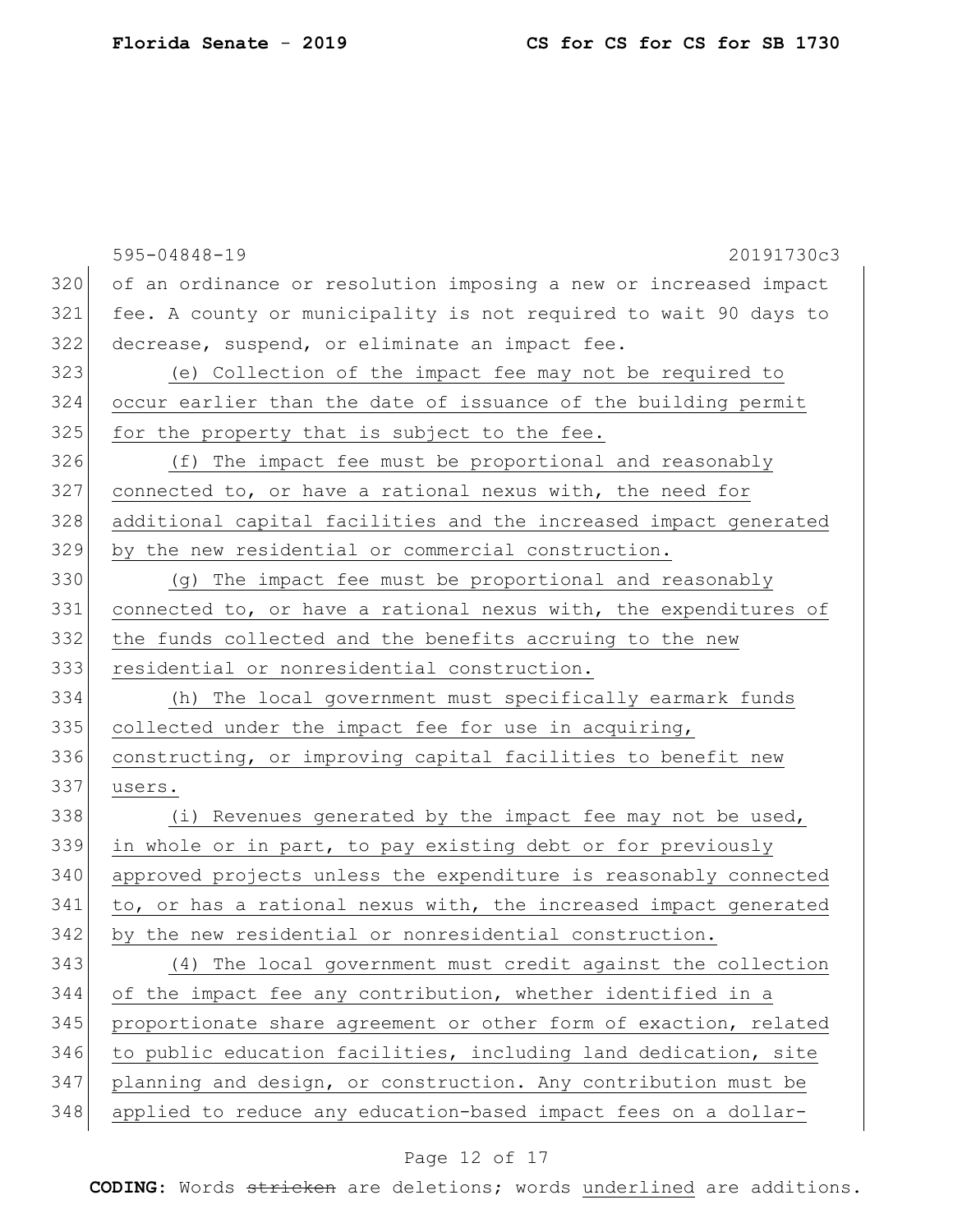595-04848-19 20191730c3 for-dollar basis at fair market value. 350 (5) If a local government increases its impact fee rates, 351 the holder of any impact fee credits, whether such credits are granted under s. 163.3180, s. 380.06, or otherwise, which were 353 in existence before the increase, is entitled to the full benefit of the intensity or density prepaid by the credit balance as of the date it was first established.  $(6)$   $(4)$  Audits of financial statements of local governmental entities and district school boards which are performed by a certified public accountant pursuant to s. 218.39 and submitted to the Auditor General must include an affidavit signed by the chief financial officer of the local governmental entity or district school board stating that the local governmental entity 362 or district school board has complied with this section.  $(7)$   $(5)$  In any action challenging an impact fee or the government's failure to provide required dollar-for-dollar credits for the payment of impact fees as provided in s. 366 163.3180(6)(h)2.b., the government has the burden of proving by a preponderance of the evidence that the imposition or amount of 368 the fee or credit meets the requirements of state legal precedent and  $\theta$  this section. The court may not use a 370 deferential standard for the benefit of the government. (8) A county, municipality, or special district may provide an exception or waiver for an impact fee for the development or 373 construction of housing that is affordable, as defined in s. 420.9071. If a county, municipality, or special district 375 provides such an exception or waiver, it is not required to use 376 any revenues to offset the impact. (9) This section does not apply to water and sewer

### Page 13 of 17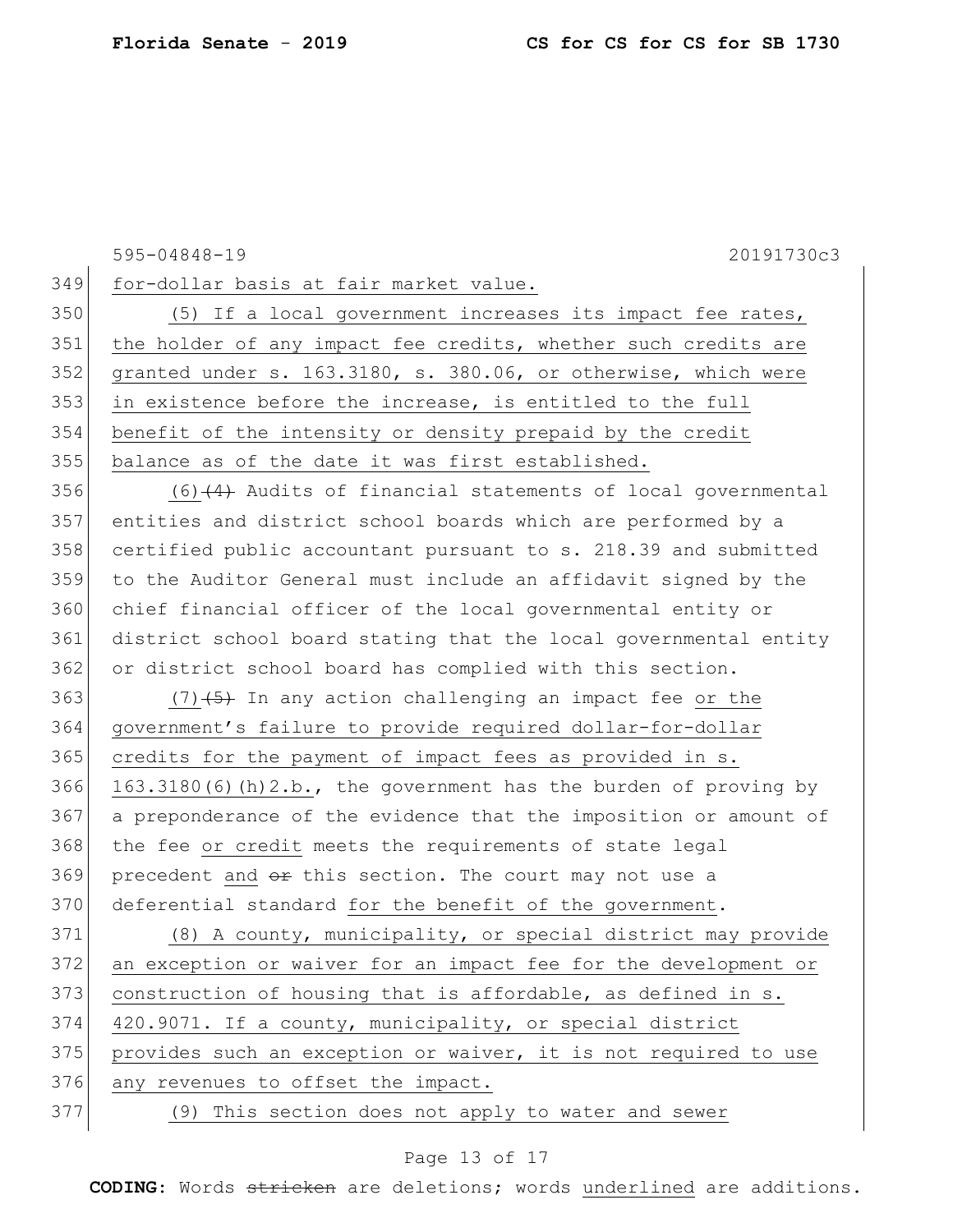|     | $595 - 04848 - 19$<br>20191730c3                                 |
|-----|------------------------------------------------------------------|
| 378 | connection fees.                                                 |
| 379 | Section 6. Paragraph (j) is added to subsection (2) of           |
| 380 | section 163.3202, Florida Statutes, to read:                     |
| 381 | 163.3202 Land development regulations.-                          |
| 382 | (2) Local land development requlations shall contain             |
| 383 | specific and detailed provisions necessary or desirable to       |
| 384 | implement the adopted comprehensive plan and shall at a minimum: |
| 385 | (j) Incorporate preexisting development orders identified        |
| 386 | pursuant to s. 163.3167(3).                                      |
| 387 | Section 7. Section 166.033, Florida Statutes, is amended to      |
| 388 | read:                                                            |
| 389 | 166.033 Development permits and orders.-                         |
| 390 | (1) Within 30 days after receiving an application for            |
| 391 | approval of a development permit or development order, a         |
| 392 | municipality must review the application for completeness and    |
| 393 | issue a letter indicating that all required information is       |
| 394 | submitted or specifying with particularity any areas that are    |
| 395 | deficient. If the application is deficient, the applicant has 30 |
| 396 | days to address the deficiencies by submitting the required      |
| 397 | additional information. Within 120 days after the municipality   |
| 398 | has deemed the application complete, or 180 days for             |
| 399 | applications that require final action through a quasi-judicial  |
| 400 | hearing or a public hearing, the municipality must approve,      |
| 401 | approve with conditions, or deny the application for a           |
| 402 | development permit or development order. Both parties may agree  |
| 403 | to a reasonable request for an extension of time, particularly   |
| 404 | in the event of a force majeure or other extraordinary           |
| 405 | circumstance. An approval, approval with conditions, or denial   |
| 406 | of the application for a development permit or development order |

# Page 14 of 17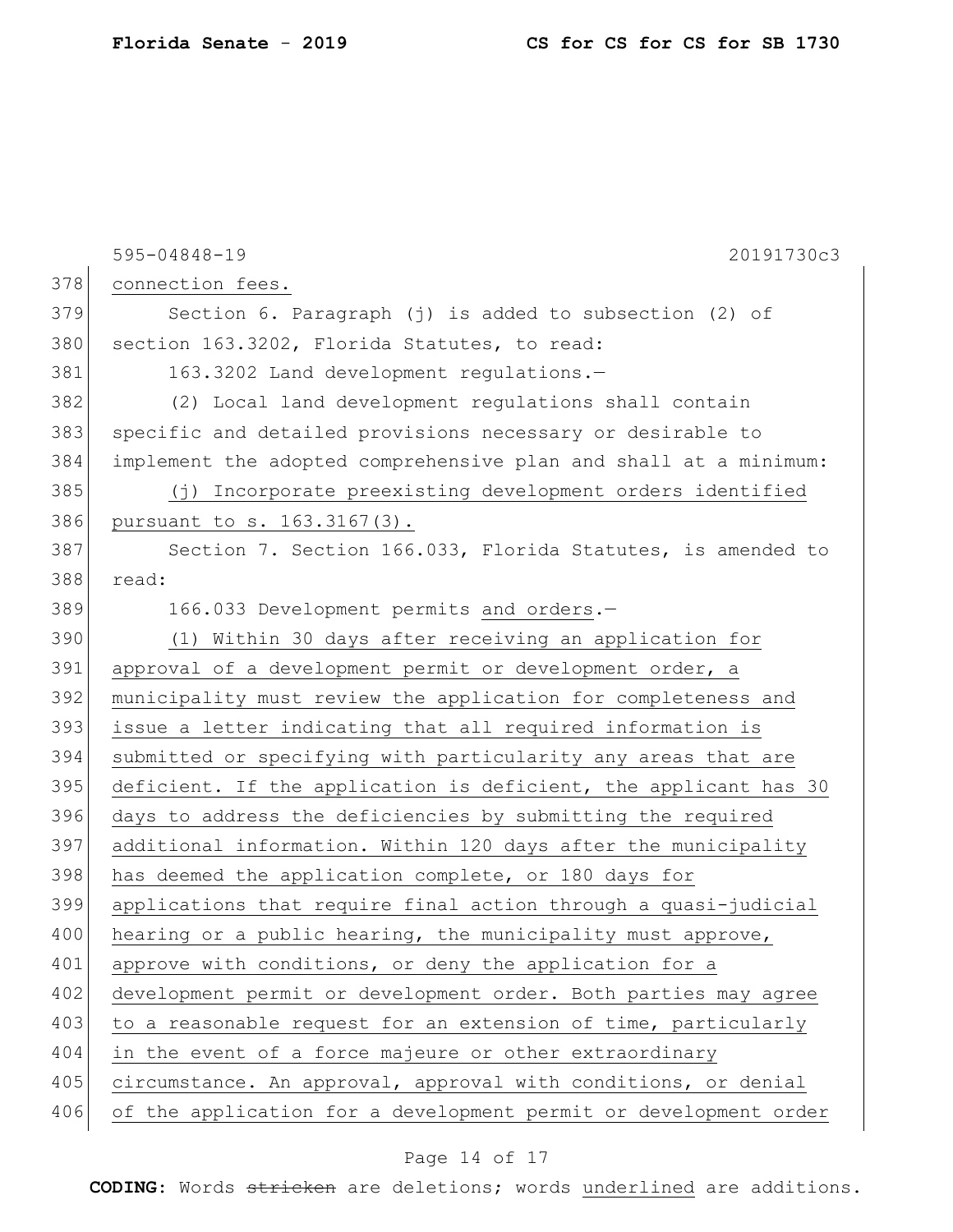```
595-04848-19 20191730c3
407 must include written findings supporting the municipality's
408 decision.
```
409 (2)  $(1)$  When reviewing an application for a development 410 permit or development order that is certified by a professional 411 listed in s. 403.0877, a municipality may not request additional 412 information from the applicant more than three times, unless the 413 applicant waives the limitation in writing. Before a third 414 request for additional information, the applicant must be 415 offered a meeting to attempt to resolve outstanding issues. 416 Except as provided in subsection  $(5)$  (4), if the applicant 417 believes the request for additional information is not 418 authorized by ordinance, rule, statute, or other legal 419 authority, the municipality, at the applicant's request, shall 420 proceed to process the application for approval or denial.

421 (3) $(2)$  When a municipality denies an application for a 422 development permit or development order, the municipality shall 423 give written notice to the applicant. The notice must include a 424 citation to the applicable portions of an ordinance, rule, 425 statute, or other legal authority for the denial of the permit 426 or order.

427 (4) $(3)$  As used in this section, the terms term "development" 428 permit" and "development order" have has the same meaning as in 429 s. 163.3164, but do does not include building permits.

 $(5)$   $(4)$  For any development permit application filed with 431 the municipality after July 1, 2012, a municipality may not 432 require as a condition of processing or issuing a development permit or development order that an applicant obtain a permit or approval from any state or federal agency unless the agency has issued a final agency action that denies the federal or state

### Page 15 of 17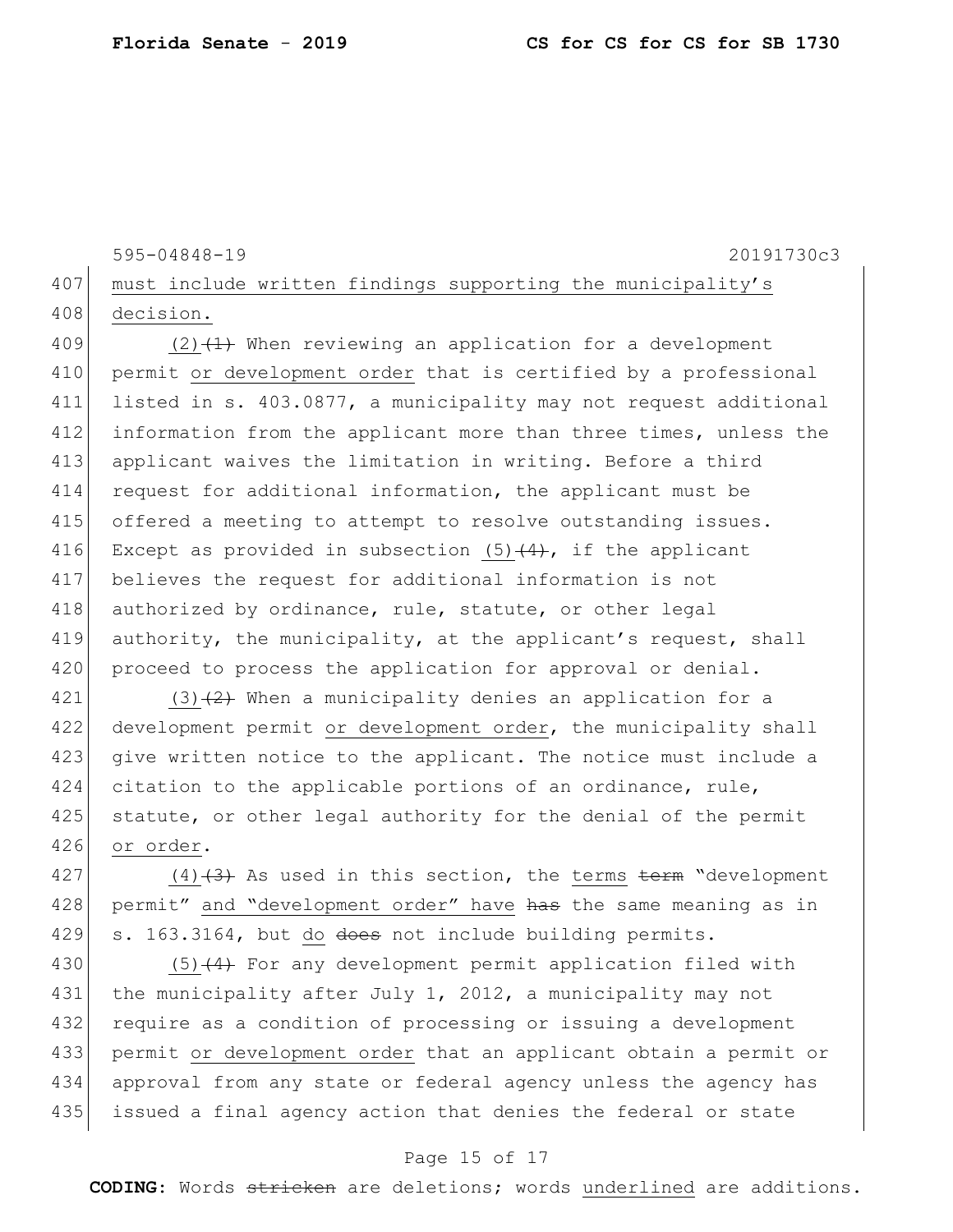595-04848-19 20191730c3 436 permit before the municipal action on the local development 437 permit. 438  $(6)$   $\leftarrow$  1ssuance of a development permit or development 439 order by a municipality does not in any way create any right on 440 the part of an applicant to obtain a permit from a state or 441 federal agency and does not create any liability on the part of 442 the municipality for issuance of the permit if the applicant 443 fails to obtain requisite approvals or fulfill the obligations 444 imposed by a state or federal agency or undertakes actions that 445 result in a violation of state or federal law. A municipality 446 shall attach such a disclaimer to the issuance of development 447 permits and shall include a permit condition that all other 448 applicable state or federal permits be obtained before 449 commencement of the development. 450 (7) $(6)$  This section does not prohibit a municipality from 451 providing information to an applicant regarding what other state 452 or federal permits may apply. 453 Section 8. Section 166.04151, Florida Statutes, is amended 454 to read: 455 166.04151 Affordable housing.-456 (1) Notwithstanding any other provision of law, a 457 municipality may adopt and maintain in effect any law, 458 ordinance, rule, or other measure that is adopted for the 459 purpose of increasing the supply of affordable housing using 460 land use mechanisms such as inclusionary housing ordinances. 461 (2) An inclusionary housing ordinance may require a 462 developer to provide a specified number or percentage of 463 affordable housing units to be included in a development or 464 allow a developer to contribute to a housing fund or other

### Page 16 of 17